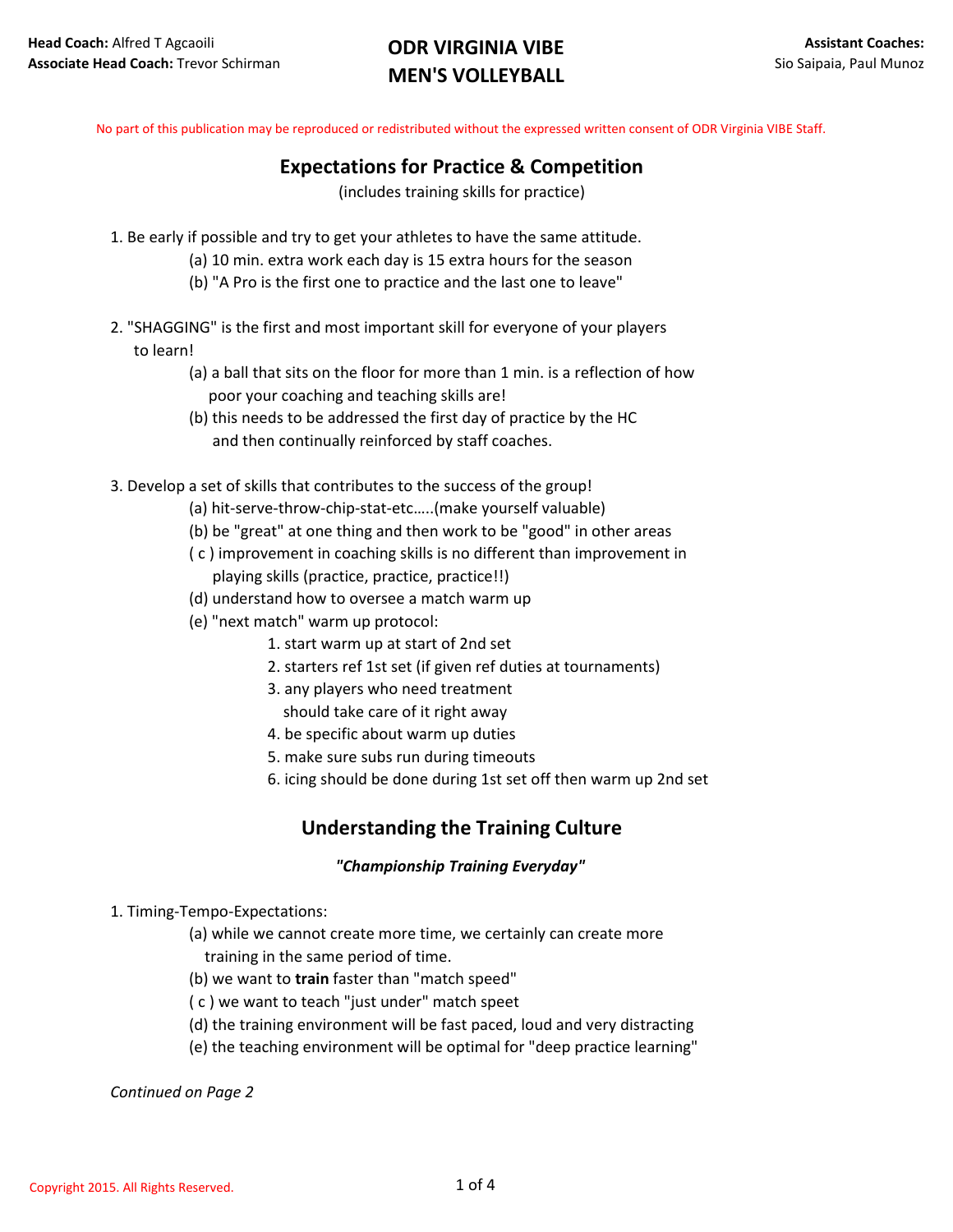## Understanding the Training Culture, continued

- 2. As a coach you must "buy in" before you can expect your players to.
	- (a) coaches must "buy in" before players will ever follow you
	- (b) understand why techniques are taught in the manner they are taught

 from a "bio-mechnical / scientific" point of view. You need to make sure your players know that every skill / technique is done a specific way for a reason.

- ( C ) find a skill that you fully understand and then excel in that skill by teaching it to others.
- (d) coach for the program not just your own team. Work to make every player, not just your own!

## **Attack Mechanics & Proper Footwork**

- 1. arm action prior to, during and after approach & takeoff
	- (a) relaxed during first 2 steps of approach
	- (b) long and out to side going back
	- ( c ) spiking arm starts to be drawn back and it comes through past hips
- 2. arm action following ball contact (across body and down past side)
	- (a) keep arm straight w/drive through "**FOLLOWING**" wrist snap over ball

### 3. footwork for:

| (a) LF attackers | $(4, 3, 2 \text{ step}, 4-3-2 \text{ comb}, \text{inside out})$ |
|------------------|-----------------------------------------------------------------|
| (b) RF attackers | (4, 3, 2, combo, crossing sets, single leg, RS-two feet)        |
| (c) MF attackers | (3 step, 2 step quick transition, 4 steps for D attack)         |

### 4. transition footwork for OH's & MH's

- (a) OH's need to get off the net for distance and work to get a good 3 step approach back to net
- (b) there will be times following block coverage or quick transition where a 2 step approach is the only option

## **Understanding Swing Blocking Footwork & Techniques**

- 1. ready posture prior to the opposing team passing
	- (a) arms down and legs loaded w/feet aligned based on position at net
- 2. long arms anytime a player turns to chase the ball
	- (a) understand the diffence between "turn and run" and "face the net" footwork.
- 3. plant the feet at 45' to the net {proper "break" step)
	- (a) understand breaking prior to jumping and what the feet need to do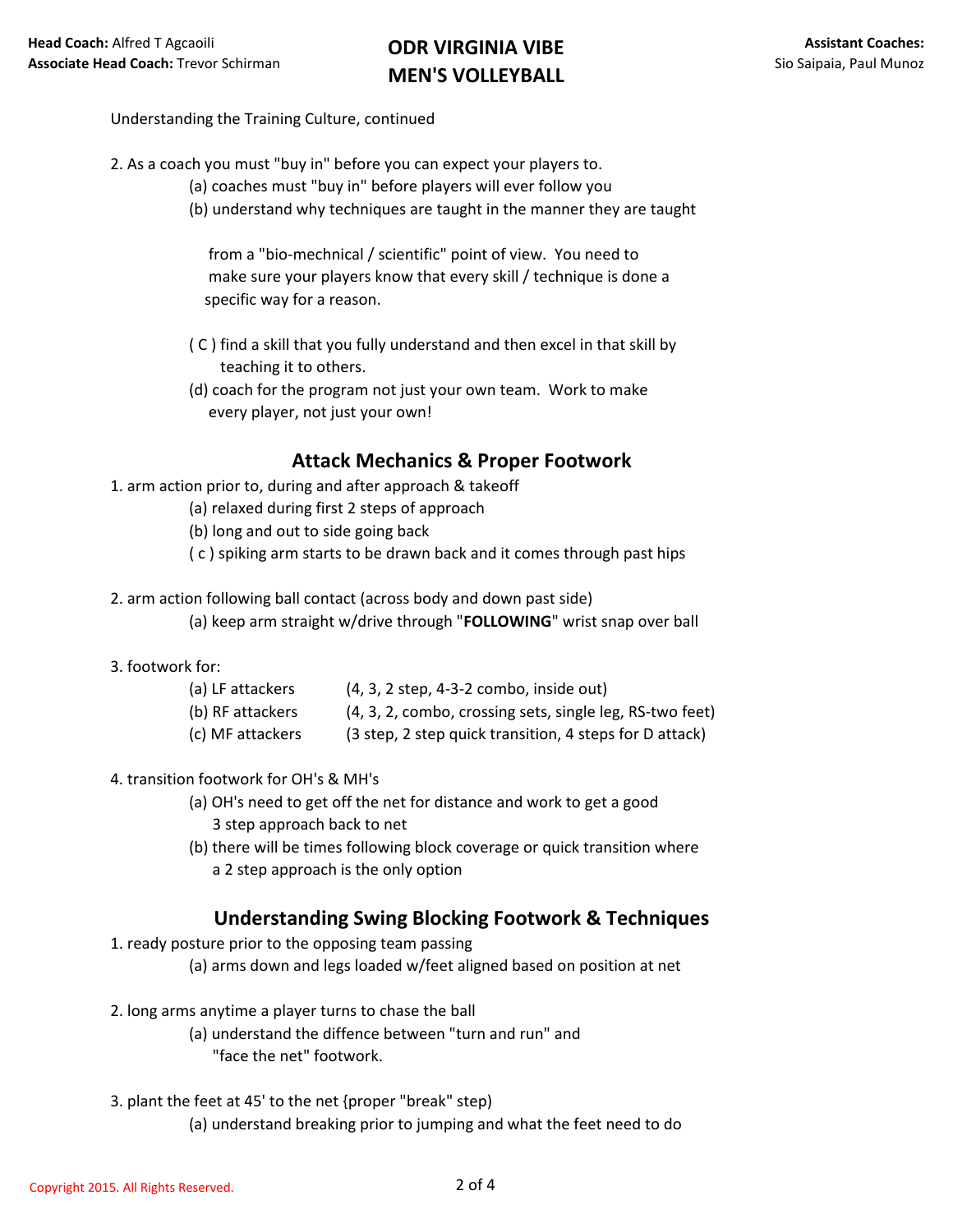## Understanding Swing Blocking Footwork & Techniques, continued

4. understand the following: (1) quick 2 using arms (3) 2 x-over (3) 3 x-over

- (a) "quick 2 w/bent arms" (facing the net)
- (b) "2 step x-over (use long steps)
- 
- (d) "quick 3" (shuffle-hop) (facing the net)
- (e) 5 step (for MB's only)
- ( c ) 3 step x-over (use short 1st step to a long x-over step to accelerate)
	-

## **Coaches Role in Post Practice Training**

- 1. know and understand all lifting and physical training expectations and techniques (squat, hang clean, push press, squat thruster, shoulder exercises, rowing)
- 2. monitor your team at all times to make sure each player is maximizing her effort and receiving maximum benefit from the training ("do the greatest amount of work done in the time available")
- 3. understand "components of recovery" which include stretching, ice, rehab, etc… and make sure your players are diligent about taking care of themselves at all times.
- 4. become familiar with the physical testing data for your team so you are aware of each players strengths, weaknesses and areas that need improvement. Motivating your players to improve their testing scores will help a great deal. As coaches we need to get our players to focus on "long term development" so they are continually working towards their goals on a year round basis rather than just when they are here from December-June.

## **1st Contact Skills (Pass-Dig-Floor Skills-Serve)**

### **1. serve reception:**

(a) understand key techical components:

 (wide base, head stable, chest to target on outside midline balls, double triangle emphasis whenever possible, master the shuffle step\_

### **2. spike reception:**

(a) understand training components to develop great backcourt defense. (understand loading, pursuit training early & often, lateral digging, knee drop skills, "quiet arms / cushioning" vs. power attack, floor skills) (b) floor skills to learn: (roll, dive, sprawl, collapse, side slide, pancake)

### **3. serving:**

(a) understand the four different types of serves we use and how each of those serves are taught.